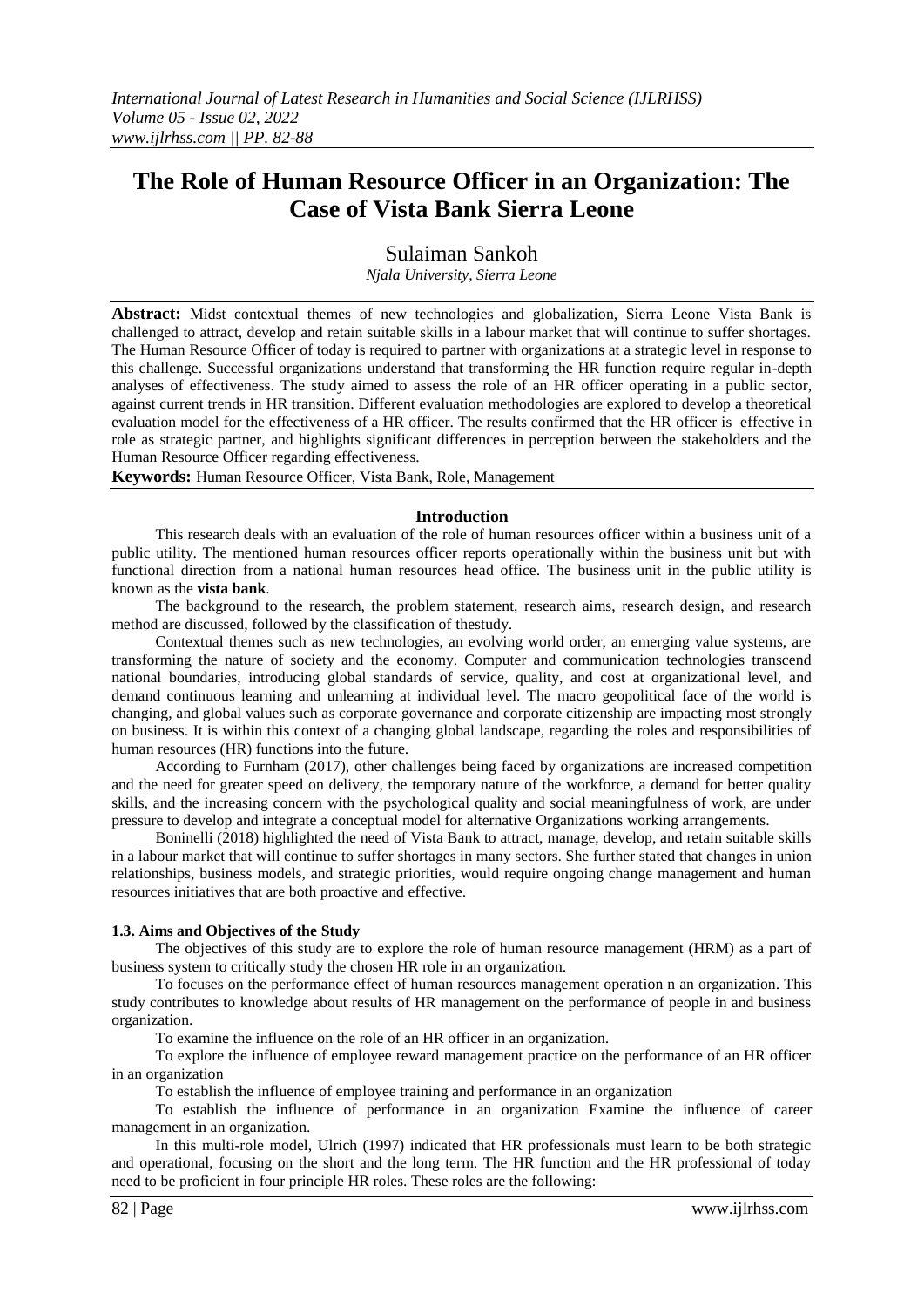# *International Journal of Latest Research in Humanities and Social Science (IJLRHSS) Volume 05 - Issue 02, 2022*

*www.ijlrhss.com || PP. 82-88*

- Management of strategic human resources (strategic partner).
- Management of organizational infrastructure (administrative expert).
- Management of employee contribution (employee champion).
- Management of transformation and change (change agent

## **Significance of the Study**

The research has been conducted in such a way that it has certain significances for practices as well as literature:

- $\hat{\mathbf{v}}$  The findings of the study will help the organization to identify areas of potential problems related with the organization's human resource practices: mainly training  $\&$  development policies, performance management system, career paths, compensation & reward policies and selection procedure which will have a direct or indirect impact on the organization's effectiveness.
- $\hat{\mathbf{v}}$  The recommendations which described based on the conclusions of the research findings will help the organization either maintain, improve or totally change the existing HR strategic approach. Besides, the study adds value for the researcher gaining more knowledge regarding the topic and then getting the opportunity to work on strategy formulation, analysis and implementation of the organization and to conduct a research with similar titles in different public sectors.
- The study will help other governmental or nongovernmental organizations as a tool to customize the suggested models in to organizational context to improve their HR related strategic problems.
- The study will help other researchers working in similar/related topics as a reference.

## **Theoretical Framework**

Different academic fields tend to gravitate to specific perspectives. For example, industrial relations and labour economics scholars generally adhere to a Universalist and configuration perspective in explaining how systems of human resource management practices are related to organizational performance. Those from the field of business policy and strategic management generally take a contingency perspective. Scholars in the fields of comparative and international human resources, sociology, and political economicsare a disparate group, although they tend toadopt a contextualize perspective. The details on the views of different perspectives are discussed in the next section as follows:

#### **Strategic Planning:**

Strategic planning is the systematic determination of the organizations "goals and objectives and the technique to transform it into plans to achieve them. A *strategic plan* is a tool that provides guidance in fulfilling a mission with maximum efficiency and impact. If it is to be effective and useful, it should articulate specific goals and describe the action steps and resources needed to accomplish them. As a rule, most strategic plans should be reviewed and revamped every three to five years.

#### **Universalist Perspective**

Delery and Doty (1996) second formally identified the Universalist mode of theorizing in the early strategic human resource literature. As they noted: "Universalistic arguments are the simplest form of theoretical statement in the human resources literature because they imply that the relationship between a given independent variable and a dependent variable is universal across the population of organizations. Developing universalistic predictions requires two steps. First, important strategic HR practices must be identified. Second, arguments that relate the individual practices to organizational performance must be presented', (p. 805) The statement suggests that the relationship between HRM practice and organizational performance occurs, no matter the context in which an organization operates, is what separates this mode of theorizing in SHRM from the others.

#### **Configurational Perspective**

The third theoretical framework, the Configurational perspective, explains how systems, clusters, or bundles of human resource management practices interact with each other to have synergistic outcomes at the organizational level. As Lepak and Shaw (2008) explained: Researchers focusing on this perspective have used a variety of terms such as "horizontal fit," "internal fit," "complementarity," or "bundling" (Baird & Mesboulam, 1988; Delery& Doty, 1996; Wright & McMahan, 1992) to emphasize the focus on alignment among multiple HRM practices. This perspective suggests that a configuration of a set of internally aligned HRM practices will have a much greater ability to explain variation in organizational performance than single HRM practices taken in isolation (Delery, 1998).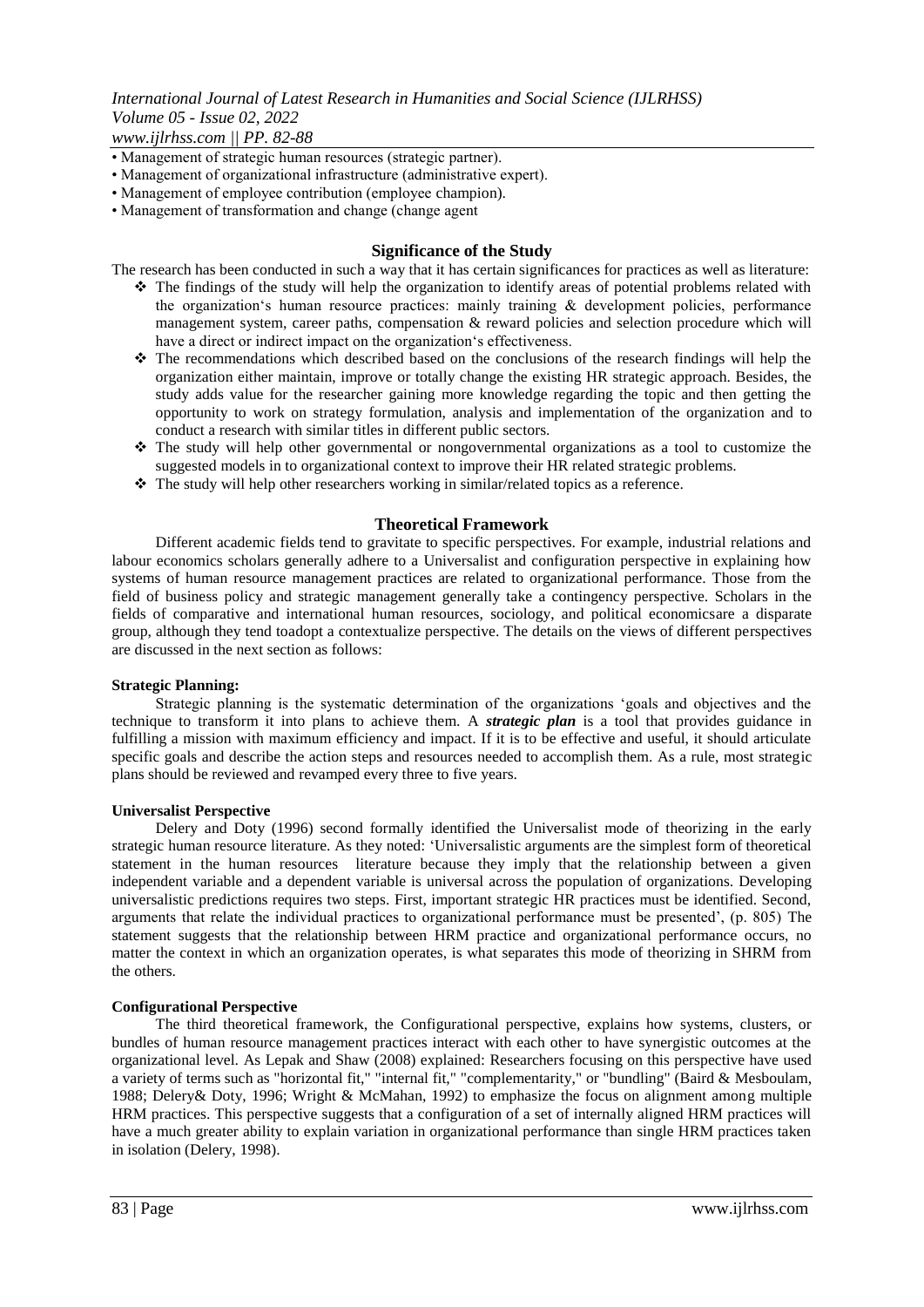## **Contingency Perspective**

The fourth SHRM theoretical framework is based on classical contingency theory. The choice of HRM practices and the relationship these practices have with organizational performance depends on external environmental factors as well as on organizational factors, primarily the strategies the organization formulates and deploys to successfully adapt to a changing external environment (Scott, 1995).

## **Contextualize Perspective**

The fifth theoretical mode of theorizing is the conceptualist perspective. Unlike the other three modes, this perspective encompasses the particularities of geographic and industrial contexts and macroeconomic and social factors such as business systems (Tempel&algenbach, 2007), varieties of capitalism (Edwards &Kuravilla, 2005), historical path dependence, and institutional environments. International SHRM scholars applying this theoretical framework to identify and describe how these various macro-social factors affect the relationship between HRM practice and organizational performance (Martin-Alcazar et al., 2005).

## **Strategic Management:**

Strategic management consists of the analysis, decisions, and actions an organization undertakes in order to create and sustain competitive advantages. This definition captures two main elements that go to the heart of the field of strategic management. First, the strategic management of an organization entails three ongoing processes: analysis, decisions, and actions.

# **Research Design and Methodology**

Vista Bank Holding Serra Leone is a financial services holding company with the objective to build a world-class pan-African financial institution group and contribute to economic and financial inclusion in Africa. The bank was first named First International Bank (FIBANK) Sierra Leone Limited, and its name was changed to Vista Bank Sierra Limited in March 2011 to present. The Headquarters of Vista Bank is located at 2 Charlotte Street, Freetown.

Vista bank has entered in strategic partnerships with various global financial institutions to drive its growth strategy by focusing on MSME (SME banking, leasing, micro finance, and banking on women), trade and supply chain finance, banc assurance increasing profitability while controlling operating costs and mitigating risks.

Vista Group SA is focused on maximizing the opportunities in its respective markets to become the Holding financial institution of choice through innovative banking and insurance products.

The objective of Vista Bank is to build a world-class and pan-African financial institution that promotes financial inclusion and fosters economic development of the continent.

The core values include service, integrity, innovation, excellence, respect, performance, governance and accountability.

Vista Bank believes that sound corporate governance is an important element in creating and sustaining shareholder value. We maintain high standards of corporate governance and comply with the requirements of the legislation in all the countries in which we operate. The Board of Directors has adopted IFC principles and methodology to guide its corporate governance framework. Vista Bank"s governance practices are also aligned with the Basel Committee standards.

The bank is committed to corporate social responsibility initiatives that positively impact the socioeconomic development of the relevant communities which believe in acting ethically, honestly and with integrity. It is ingrained to corporate social responsibility initiatives that positively impact the socio-economic development of the relevant communities in which believe in acting ethically, honestly and with integrity.

It is ingrained in all we do as an organization and how we interact with our customers. This belief and commitment expands to do business and how we approach working with other businesses. As a financial institution serving a wide range of industries and customers, we are in a unique position to drive economic development in our communities, while also holding ourselves and our customers to a high standard of business ethics. We believe in the importance of treating each other with respect and fairness, and we work to make positive change in our communities.

As an organization and how interact with customers. This belief and commitment expands to how we do business and how we approach working with other businesses. As a financial institution serving a wide range of industries and customers, we are in a unique position to drive economic development in our communities, while also holding ourselves and our customers to a high standard of business ethics. We believe in the importance of treating each other with respect and fairness, and we work to make positive change in our communities.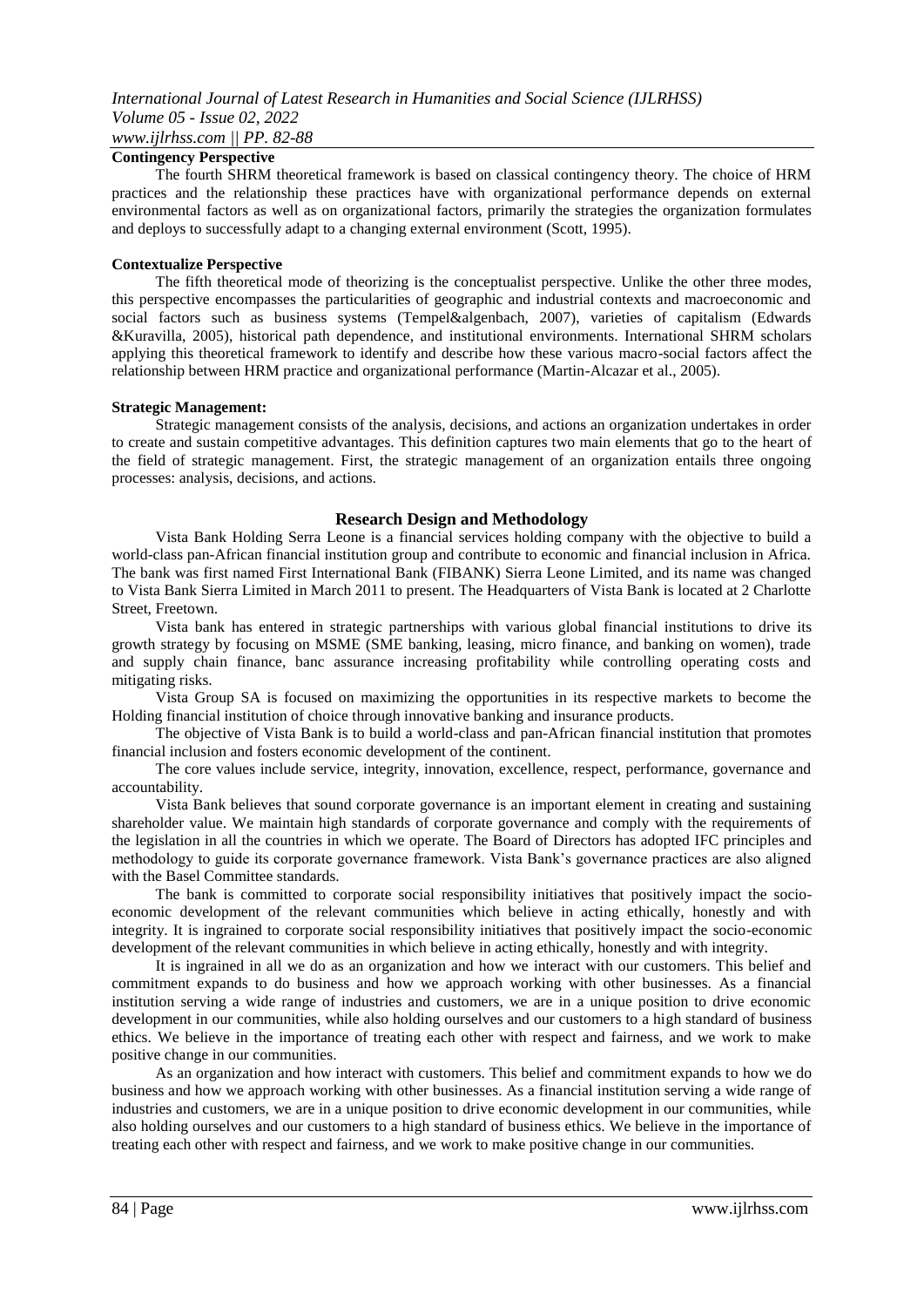# **Branches Of Vista Bank**

**Headquarters Cline Town** 2 College Road, Freetown 2<sup>b</sup> Charlotte Street, Freetown **SHELL NEW ROAD,** 53 Bai Bureh New Road, Freetown

**LUNGI,** International Airport, Lungi, Port Loko District

**FOURAH BAY ROAD (CLINE TOWN)** 53 Bai Bureh New Road, Freetown **PORT LOKO,** 46 Falaba Road **KAILAHUN,** 5 Old Market Road Mofindor **KONO,** 5 Old Yengema Road, Koidu City **MAKENI,** 1 Station Road **MAGBURAKA,** 4, Bo Road, Magburaka, Tonkolili District

## **Board of Directors**

The Management and Board of Vista Group comprised of seasoned professionals with multiple years of experience in banking, investment, finance, Non-Governmental Organizations, and leadership roles. This wealth of experience will be leveraged to successfully manage our business.

Adherence to corporate governance principles is articulated in a number of corporate documents. Vista Bank"s Articles of Association and those of its subsidiaries define the respective roles of the Board of Directors, management and shareholders (including the protection of minority rights) in the administration of the Group. Vista Bank adopts standard rules for the internal operation of the Board of Directors, a corporate governance charter, a code of conduct for directors and rules on business ethics for staff, all of which are aimed at ensuring transparency and accountability.

As a Pan-African Group, our corporate responsibility is evidenced by all the commitments of our affiliates, acting as the operational and efficient vehicle. Whether this relates to financing of developmental projects or to community-based actions geared to promote financial inclusion, the Group, in its African dimension, has managed to position itself as a key player, highly involved in the economic, social and environmental development of the many countries where we are doing business. As we strengthen our African presence, we continue to review our compliance and risk management skills, systems and processes and, where appropriate, enhance them further.

# **Employees Working Performance**

The highest level of performance of employees working on projects often depends on the interaction with the sales manager, functional managers, teams and the organization as a whole. Such interaction places an obligation to monitoring the work of subordinates, their behavior with the client and other members of staff. These items are the center of the control behavior of human resource management in large companies.

For Vista Bank Company, the behavior control system becomes the prevalent in the foundation of employee processes and achieving the target objectives of corporate system. It is wondering that the matrix structures have their own specificity in this approach. The behavior and actions of employees, as well as their reporting activities are controlled not only in the vertical direction with consideration of all the characteristics and the specified parameters, as well as from the other functional departments, which also expose the framework for the project teams.

In this study, the behavior approach in the organization involved the certain areas of human capital management. Each item, which is reflected in the table, was investigated in terms of impact on the problems of the structure and their interactions through corporate information system on the employee performance and psychological conditions in the working environment.

However, this approach in human resource management should deal with common problems of the bank and consequences from these actions.

The awareness of common goals, its philosophy, mission and objectives, as well as their own functions by employees at all levels of the company are an obstacle to executives. The behavior HR control handled with this problem ambiguous. Sale, project and functional managers almost identically said: "The overall objective of our company, I think, is the production of high quality electric motors and other electrical engineering, fulfillment of all obligations as dealers of foreign brands and to provide quality sale and delivery services of our projects in accordance with the order directly from the company-customer". (Sale manager). However, the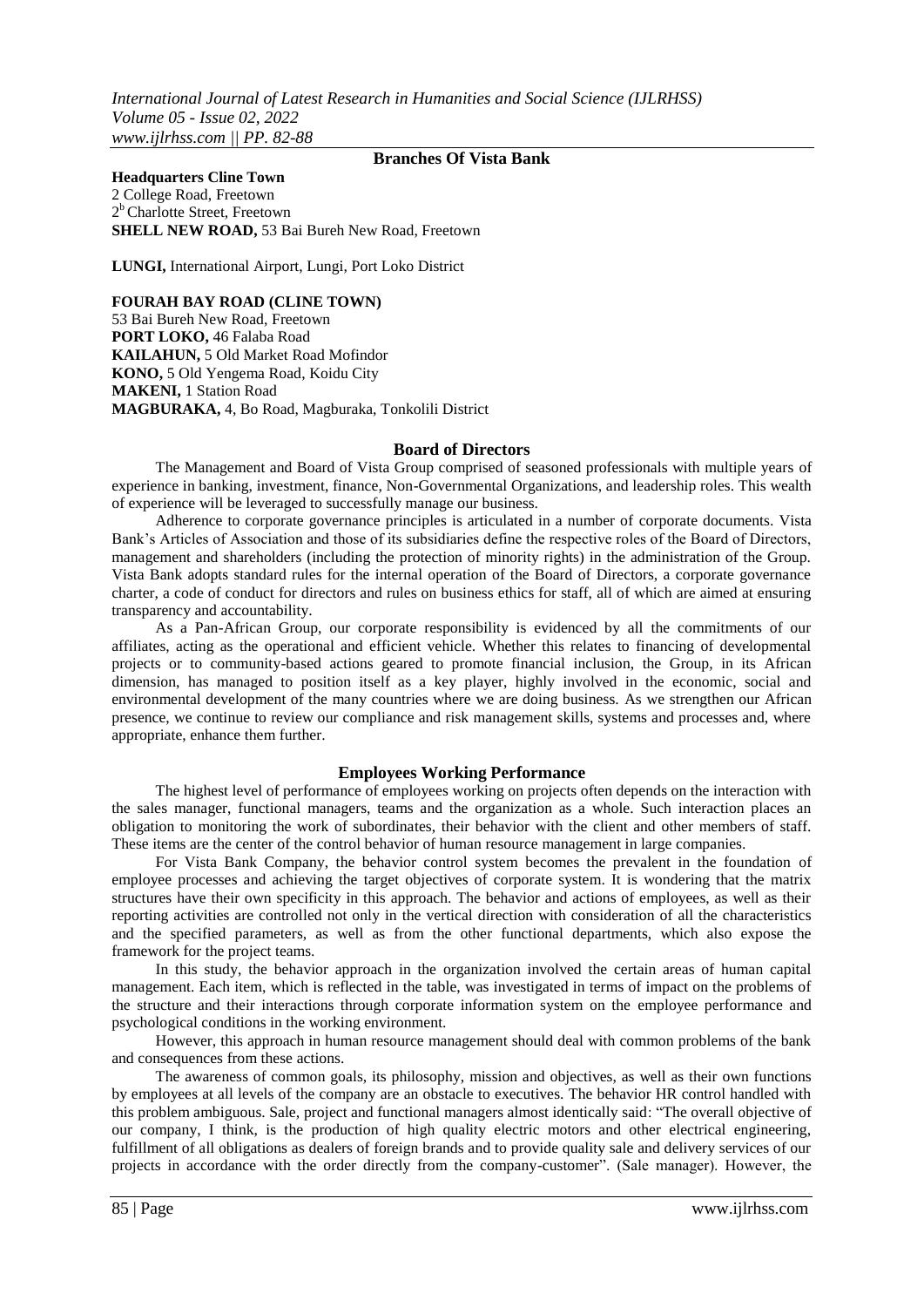*International Journal of Latest Research in Humanities and Social Science (IJLRHSS) Volume 05 - Issue 02, 2022*

# *www.ijlrhss.com || PP. 82-88*

assistant of sale manager, which work and help with clients and is a part of team, states that proving a set of quality service connected with projects and goods is the main goal ofthe bank.

#### **Discussion**

This discussion section evaluates and interprets the implications of the findings. Thus, an attempt has been made to examine, interpret, qualify the results and draw inferences from them and tried to emphasize theoretical consequences of the results and the validity of the conclusions. The results of this study indicate that HRM was integrated into the company"s business operations, although such strategic alignment was only at a moderate level (70 percent). From the perspective of management committee membership, senior management integration appeared to be satisfactory as the HR division head reports from the interview. That is, average number of the company's management officials (from both cores & supporting divisions) expect the HR division as their strategic partner in decision making and majority of them believe that being a strategic partner determines their success as a management group members. However, the majority of management officials surveyed are not satisfied with the existing HR practices emphasizing on placement, performance management, career & succession planning and they suggest need to improve. In contrast, the empirical evidence regarding management development in HR practices reflects a mixed story. While line managers believe and understand that acquiring HR skills are very essential to them and the overall business performance , on average the level of training given to line managers to perform these practices is low (30 percent) which indicates that the transfer of HRM knowledge of line managers is somewhat limited. Insufficient training offered to line managers would greatly undermine the capacity of line managers to perform HR activities effectively.

The results also indicate that all the strategic HRM practices tested in this study: strategic HRM alignment, line management development, training and development, compensation system, career planning system and employee participation are all positively related to perceptual measures of effectiveness in the organization.

# **Recommendations**

After data presentation, analysis, and providing answers to the research questions the researcher provides the following recommendations:-

- 1. Though there is an attempt to integrate HR practices with business strategies, an effort has to be made to potentially exploit the maximum advantage out of the modern Banking concept (i.e. Strategic HRM) through strategic alignment/ integration. Because it enables the Bank to achieve its strategic goals through the strategically available workforce.
- 2. The process of the strategic integration of HR with business and corporate strategies shall be followed the following steps; *Linking HR to strategy, Involving in the strategic planning process, and Applying the Strategic HR planning model.*
- 3. The process of strategic linkage must apply either of the following options; start with corporate/organizational strategy and then create HR strategy, start with HR competencies and then craft corporate strategies based on these competencies and, doing a combination of both in a form of shared relationship.
- *Membership in the executive team:* to insure that the person responsible for HRM is included in management committee membership;
	- 4. The Involvement of HR in the company"s strategic planning process shall be in the form of:
	- 5. In order for the Bank to potentially introduce the concept of Strategic approach to HRM; one the Strategic HR Planning Model (see Figure-2.1.2.5) has to be applied, and two at least the former name for the following sections must be modified to;
	- 6. Linkages have to be made at earlier stages. HR director, officers and managers should be supplied with information about employee capabilities, be part of the strategic planning committee, and be documented implications of strategic drives.
- *Integrative linkage:* to make sure that the interaction between the members of the executive committee and the HR director are frequent, and the HR director is involved in strategic decisions, even when the HR implications are not readily visible.
- *Review/React linkage:* to ensure that HR managers have the opportunity to review strategic plans before they are implemented. They can then approve or modify them.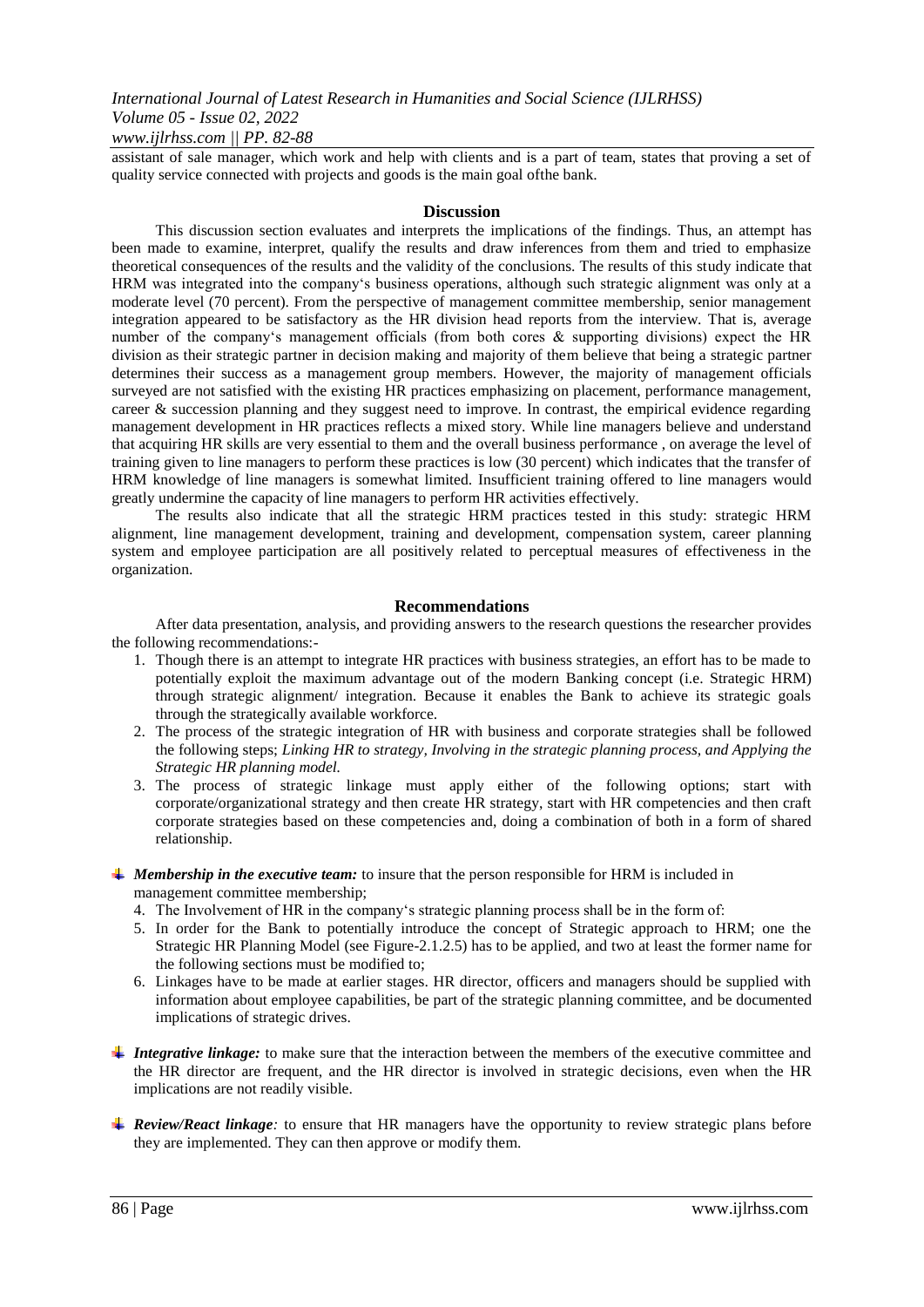*International Journal of Latest Research in Humanities and Social Science (IJLRHSS) Volume 05 - Issue 02, 2022 www.ijlrhss.com || PP. 82-88*

#### **Conclusions**

The study assesses the relationship between or the role played by the modern HR approach Strategic HRM on organizational effectiveness of Vista Bank. The term organizational effectiveness is used as a measure of performance in other studies. There is no universally agreed definition and expression of organizational effectiveness. The term effectiveness as a measure of performance used different expressions such as productivity, efficiency, profit, quality, growth, conflict/cohesion, information management & communication, the value of human resource etc.,. For the purpose of this study organizational effectiveness is defined by constructing a new model: Balanced Score Card model of organizational effectiveness. This is further explained as an organization is effective to the extent the four BSC dimensions (Customer satisfaction, Financial growth, Learning & development and Internal process) are achieved. The results obtained from this study indicate that strategic HRM is moderately practiced by the company. And that organizational effectiveness symbolized by the four Balanced Score Card dimensions ; *Customer satisfaction* (the level and attempt to satisfy customers), *Financial growth* (sales & profitability), *Learning and development* (intellectual capital, equipment"s, technologies), *Internal process* (organizational structure, scope, definition and integration internal work process, the attempt to support and automate those business process through Enterprise Resource Planning) is reasonably enhanced by seven out of the eight strategic HRM practices tested.

Moreover, an effective HR strategy is characterized by external fit (fitting HR strategy to organizational strategy), internal fit (linking the various HR programs in other functional areas such as, marketing, and a fit among all HR programs or functions) and focus on results. Results reported that, the separate Strategic HRM practices also significantly correlated to each other. Indicating that to some extent there is an attempt/ promising initiation to internally integrate those practices with each other and with other business strategies. The study, to this extent, has provided evidence for the value added by strategic HRM through the integration of HR functions within the organization's key strategies and operations. At the same time, questions need to be asked about the results of moderate levels of involvement in Strategic HRM practices as against high levels reported elsewhere.

#### **References**

- [1]. **Aguinis** H., (2009). Performance Management. 2nd edition, India: Dorling Kindersley Pvt. Ltd.
- [2]. **American** Public Human Services Association, (2009). Organizational Effectiveness Quick Guide for Teams: Organizational effectiveness department; Washington, DC 20036.
- [3]. **Armstrong** M., (2006).Hand Book of Human resource Management Practice.10th edition, London: Cambridge University Press. Armstrong, M., (2008). Strategic Human Resource Management: A Guide to Action, 4rdEdition. London and Philadelphia: Kogan-Page
- [4]. **Ayanda** O.J. and Sani A. D. (2010). Strategic Human Resource Management and Organizational Effectiveness in the Public Sector: International Bulletin of Business Administration, ISSN: 1451-243X Issue 9
- [5]. **Bana,** B. A. (2006, May). Personnel Management and Human Resource Management: A Real Debate or Academic Consultant Gimmicks. A Paper Presented at the *ATA Conference* held at Tanzania:
- [6]. **Bagamoyo.** Bana, B. A. and McCourt, W. (November, 2007). Institutions and Governance: Public Staff Management in Tanzania. Public Administration and Development, 26(5); pp.395-407.
- [7]. **Barak,** M., Maymon T., and Harel, G. (1999). Team Work in Modern Organizations: Implications for Technological Education. International Journal of Technology and Design Education, 9: 85-101. **Belcourt M. and McBey K.** (2009). Strategic Human Resource Planning. 2nd edition: USA.
- [8]. **Boxall, P.F, (1996).**The strategic HRM debate and the resource-based view of the firm, Human Resource Management Journal, 6 (3), p 59–75.In Armstrong, M., (2008). Strategic Human Resource Management: A Guide to Action, 4rdEdition. London and Philadelphia: Kogan-Page. p:54.
- [9]. **Budhwar, P.** (2000). Strategic Integration and Devolvement of Human Resource Management in the UK Manufacturing Sector. British Journal of Management, 11(4): 285–302.
- [10]. **Budhwar, P. and Khatri**, N. (2001). HRM in Context: Applicability of HRM Models in India. International Journal of Cross Cultural Management*,* 1(3): 333–56.
- [11]. **Budhwar, S. and Boyne**, G. (2004). Human Resource Management in the Indian Public and Private Sectors: An Empirical Comparison. International Journal of Human Resource Management, 15(2): 346 – 370.
- [12]. **Buyens, D., and A. De Vos** (1999).The Added Value of the HR Department. In International HRM: Contemporary Issues in Europe, (Eds) Chris Brewster and Hillary Harris,  $31 - 47$ , London and New York, Routledge.
- [13]. **Cameron, K. S., and Whetten**, D. A. (1983) Organizational Effectiveness: A Comparison of Multiple Models. New York: Academic Press. In Smith and Hitt, (Edt) (2005). Great Minds in Management. The Process of Theory Development, New York: Oxford University press Inc.